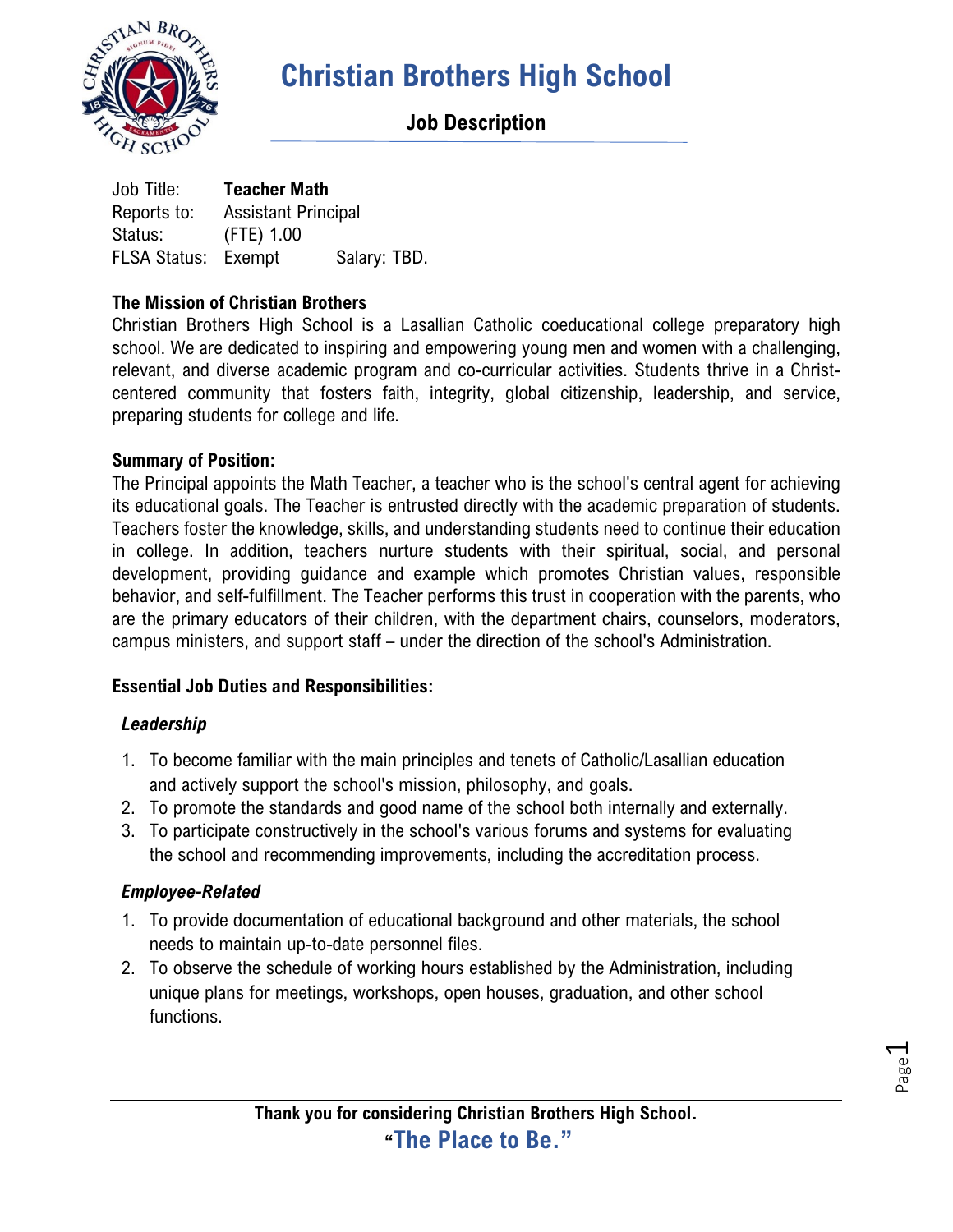

## **Job Description**

3. To comply with all policies and procedures related to teacher absence, including but not limited to illness, personal time off, tardiness, leave, and participation in the teacher substitution program.

### *Professionalism*

- 1. To maintain professional ethics, confidentiality, and protocol.
- 2. To observe the school's faculty dress, appearance, and language standards.
- 3. To report punctually for classes, meetings, perfecting, other assignments, and designated periods.

### *Instruction/Curriculum*

- 1. To coordinate efforts with other departments and the total academic program.
- 2. To prepare fully for course assignments, including clarifying objectives and methods, reviewing materials, and coordinating meetings with colleagues.
- 3. To plan and conduct daily classes that accomplish course objectives
- 4. To evaluate student performance regularly and administer grading policies that are clear, fair, and consistent with department/school policies.
- 5. To confer regularly with the Department Chairperson and colleagues in evaluating and developing subject area curriculum, pedagogy, textbooks, materials, and grading policies.
- 6. To assist the Assistant Principal and the Curriculum Committee as requested in reviewing and developing academic programs and policies.
- 7. To comply with school policy when teaching controversial issues, including prior approval from the Department Chair and Assistant Principal. To provide homework assignments for absent students as requested.

## *Co-Instructional*

1. To observe all policies and procedures for arranging field trips and guest speakers.

## *Supervision*

- 1. To remain mentally and physically present with students when engaged in school activities.
- 2. To be knowledgeable of the disciplinary, attendance, and dress code policies outlined in the school's Parent/Student Handbook or through administrative directives and to enforce them.
- 3. To accurately record daily attendance and tardiness in PowerSchool.
- 4. To ensure the effectiveness of instruction by monitoring student behavior and taking appropriate corrective actions, including student or parent conferences, citizenship grading, detention, or referral to counselors, the Assistant Principal, or the Dean.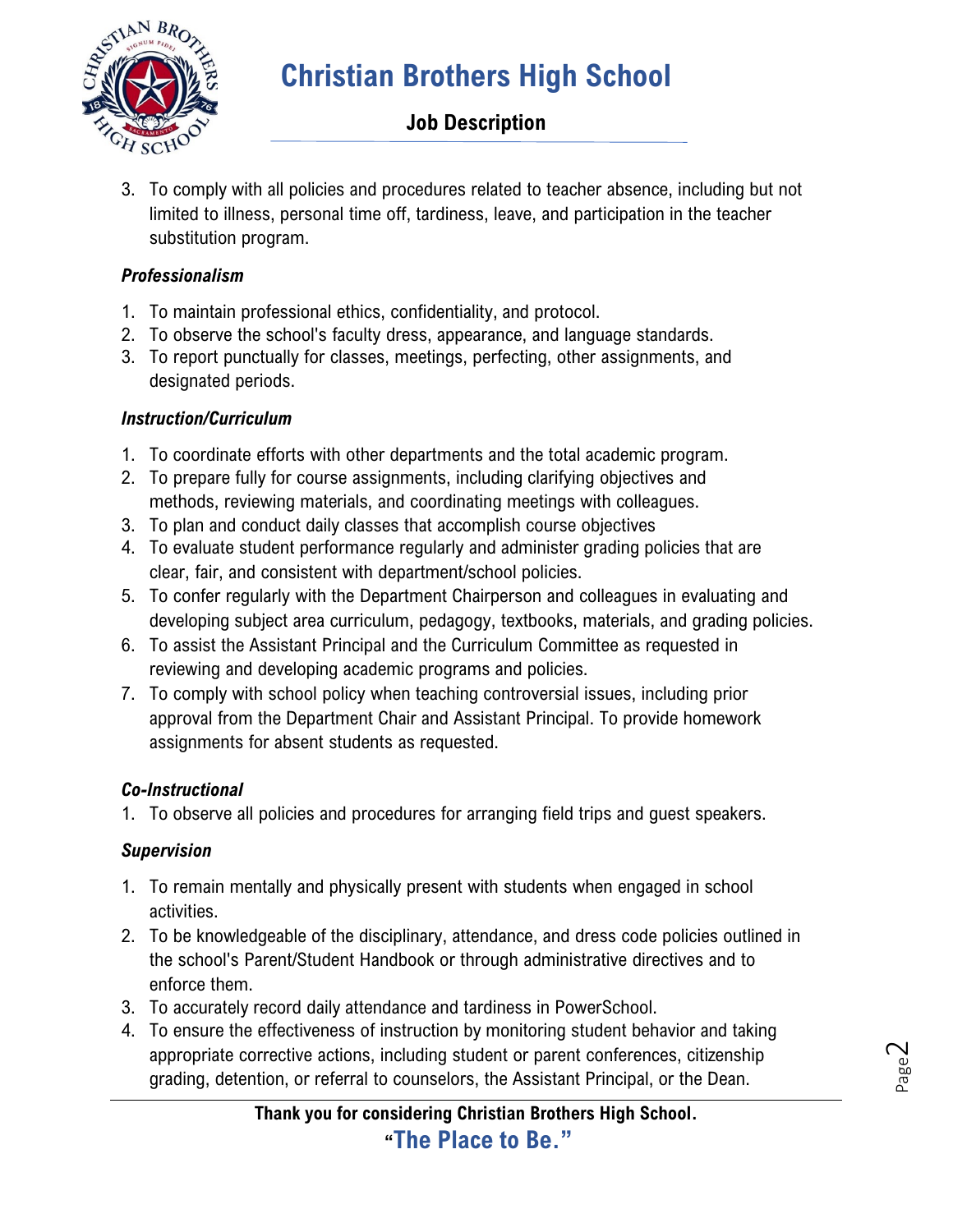

## **Job Description**

- 5. To ensure the efficient management of classroom business and coordination of schedules.
- 6. To provide for the security of classrooms and school equipment by locking doors and windows and keeping inventories.
- 7. To perform all supervisory and perfecting responsibilities assigned by the Dean of Students or other administrators, observing policies and guidelines to ensure students' safety and good order.
- 8. To provide requested information or recommendations regarding students' behavior to the Administration.

### *Student/Parent Communication*

- 1. To keep parents informed of students' academic progress and behavior, using prescribed forms and other appropriate means, and respond to all reasonable requests of students or parents for progress reports and consultation.
- 2. To initiate meetings with students and parents to discuss improving performance and solving problems.
- 3. To establish, publish, and maintain teacher availability hours, for a minimum of 2  $\frac{1}{2}$  hours per week, excluding lunch and break, for tutoring, mentoring, or otherwise assisting students.
- 4. To participate in information and special programs such as Back-to-School Night, Open House, and other events prescribed by the Principal.
- 5. To participate in the co-curricular life of Christian Brothers High School as moderators of clubs, student activities, and athletic teams as assigned.
- 6. To participate in the Student Retreat Program when requested by Campus Ministry and approved by Administration.

### *Professional Development*

- 1. To cooperate with the Department Chairperson and administrators in implementing the teacher evaluation program.
- 2. To establish and pursue professional growth goals through coursework, research, conferences, workshops, and continuing education; confer periodically with the Department Chairperson and Administration to assess professional growth needs and plans.
- 3. To participate in District and school professional development programs.
- 4. To complete safety training and follow all safety protocols.
- 5. To perform other job duties as assigned.